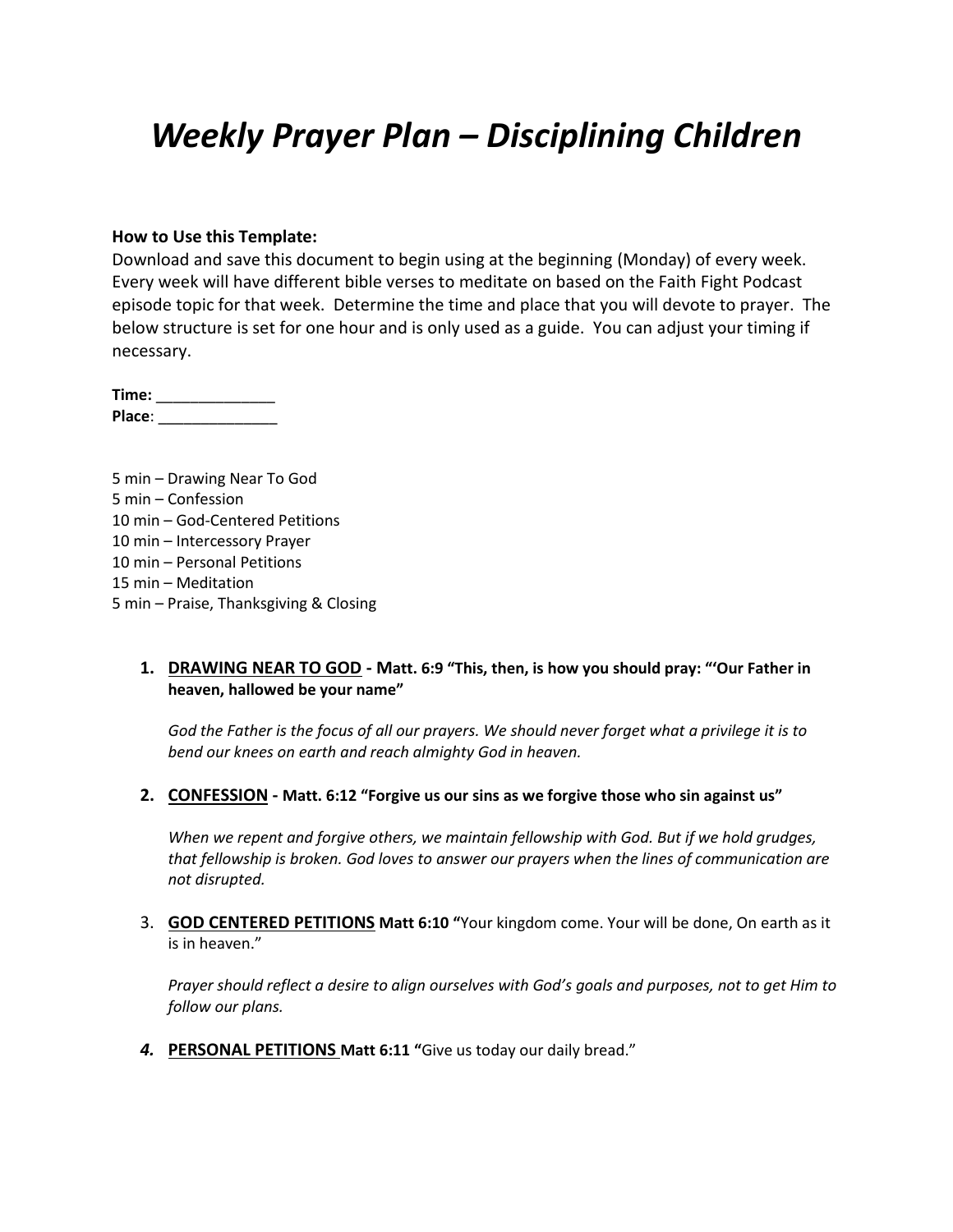*We are dependent upon the Lord for our needs and He wants us to come to Him with our requests.*

5. **MEDITATION Joshua 1:8** "Keep this Book of the Law always on your lips; meditate on it day and night, so that you may be careful to do everything written in it. Then you will be prosperous and successful."

*Meditation is thinking about the word of God to understand what it means in the context of the scripture and how it can apply to your life today. The Word of God is powerful enough to still be relevant in your life today even though it was written thousands of years ago.*

#### **Read through the scripture passages for today as listed below:**

Meditational Verses Monday: Hebrews 12:1-13 Tuesday: Proverbs 23:13-15 Wednesday: Proverbs 29:15,17 Thursday: Proverbs 13:24 Friday: Proverbs 22:6 Saturday: Ephesians 6:1-4 Sunday: Proverbs 12:1

**Once you have read the scripture for today, write down your answer to the questions below or any other insight/revelation that you receive in your prayer journal.** 

- 1. Is there a promise to claim?
- 2. Is there a lesson to learn?
- 3. Is there a blessing to enjoy?
- 4. Is there a command to obey?
- 5. Is there a sin to avoid?
- 6. Is there a new thought to carry with me?
- **6. PRAISE & THANKSGIVING 1 John 5:14-15** "This is the confidence we have in approaching God: that if we ask anything according to his will, he hears us. And if we know that he hears us whatever we ask—we know that we have what we asked of him."

We can end our prayer time with confidence that God has heard our prayer and will *answer in His perfect timing. Demonstrate your faith in Him by showing thanks before you see the answer to your prayers.*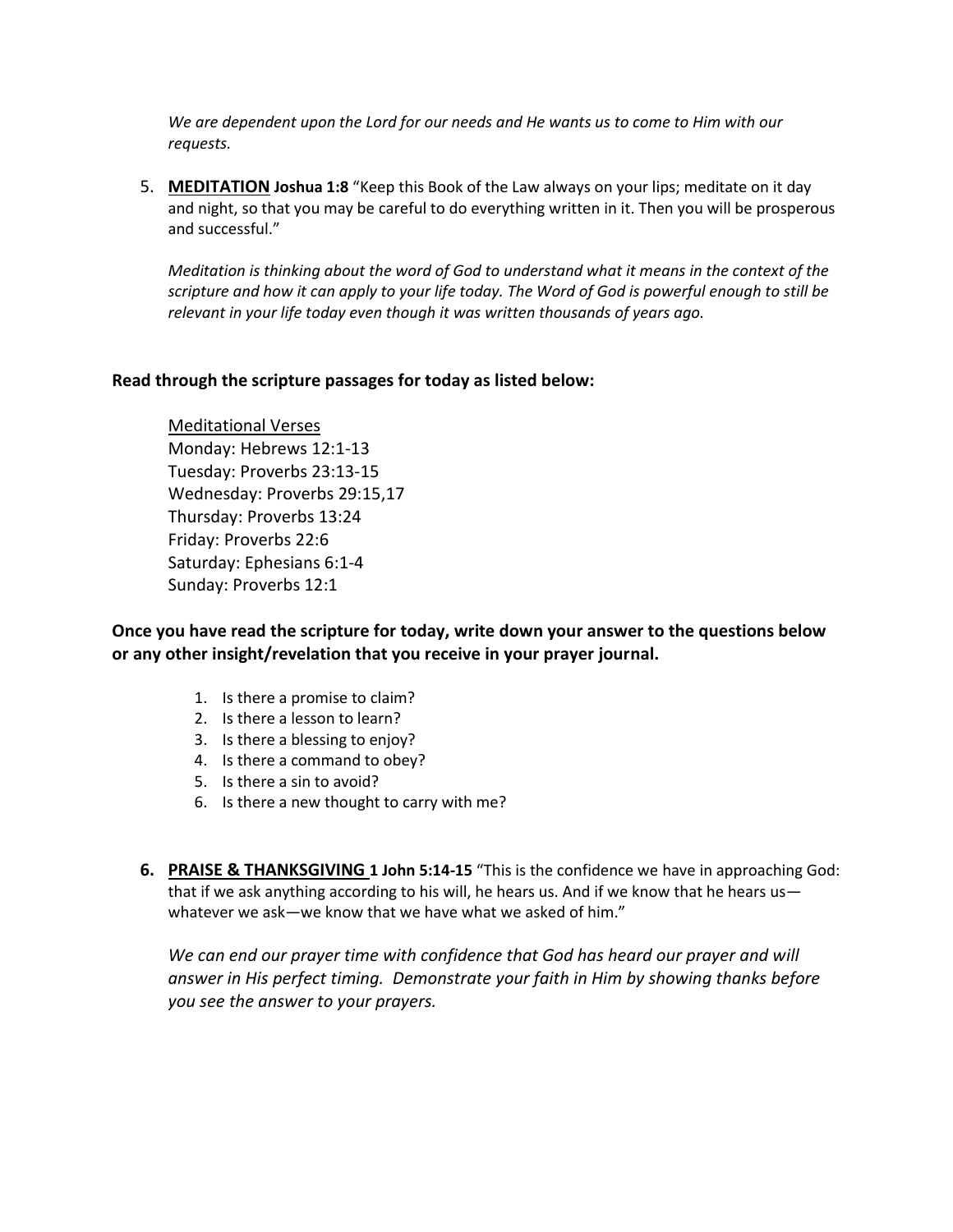# **Bible Verses & Notes – Disciplining Children**

I know there are a few bible verses that speak about disciplining children but I never studied it before preparing for this episode and I was amazed at the wisdom that I was able to learn from scriptures. Parental discipline is enormously important in the growth and development of every child. If you look at teens with behavioural issues or adults in prison, when you investigate back into their lives more often then not, there was a lack of parental discipline as a child. So parents, you have to do this, and you have to do it right. Let's get into it.

### *Whoever spares the rod hates his son, but he who loves him is diligent to discipline him. - Proverbs 13:24*

It's not easy for any loving parent to discipline their child, but it's necessary. The greatest responsibility that God gives parents is to nurture and guide their children. Lack of discipline puts a parents love in question because shows a lack of concern for the character development of that child. Without correction, children grow up with no clear understanding of right and wrong and will have little direction in their lives. Disciplining your children is an act of love.

## *For the moment all discipline seems painful rather than pleasant, but later it yields the peaceful fruit of righteousness to those who have been trained by it. - Hebrews 12:11*

As with any kind of training, regular submission to godly discipline leads to increased strength and righteousness. The best response to loving discipline is to accept it gratefully as the appropriate response from a loving parent.

*Do not withhold discipline from a child; if you strike him with a rod, he will not die. If you strike him with the rod, you will save his soul from Sheol. My son, if your heart is wise, my heart too will be glad. - Proverbs 23:13-15*

The stern tone of discipline here is offset by the affection expressed in verse 15. However, many parents are reluctant to discipline their children at all. Some fear they will damage their relationship and that their children will resent them. But correction won't kill children and it may prevent them from foolish decisions in the future.

*Train up a child in the way he should go; even when he is old he will not depart from it. - Proverbs 22:6*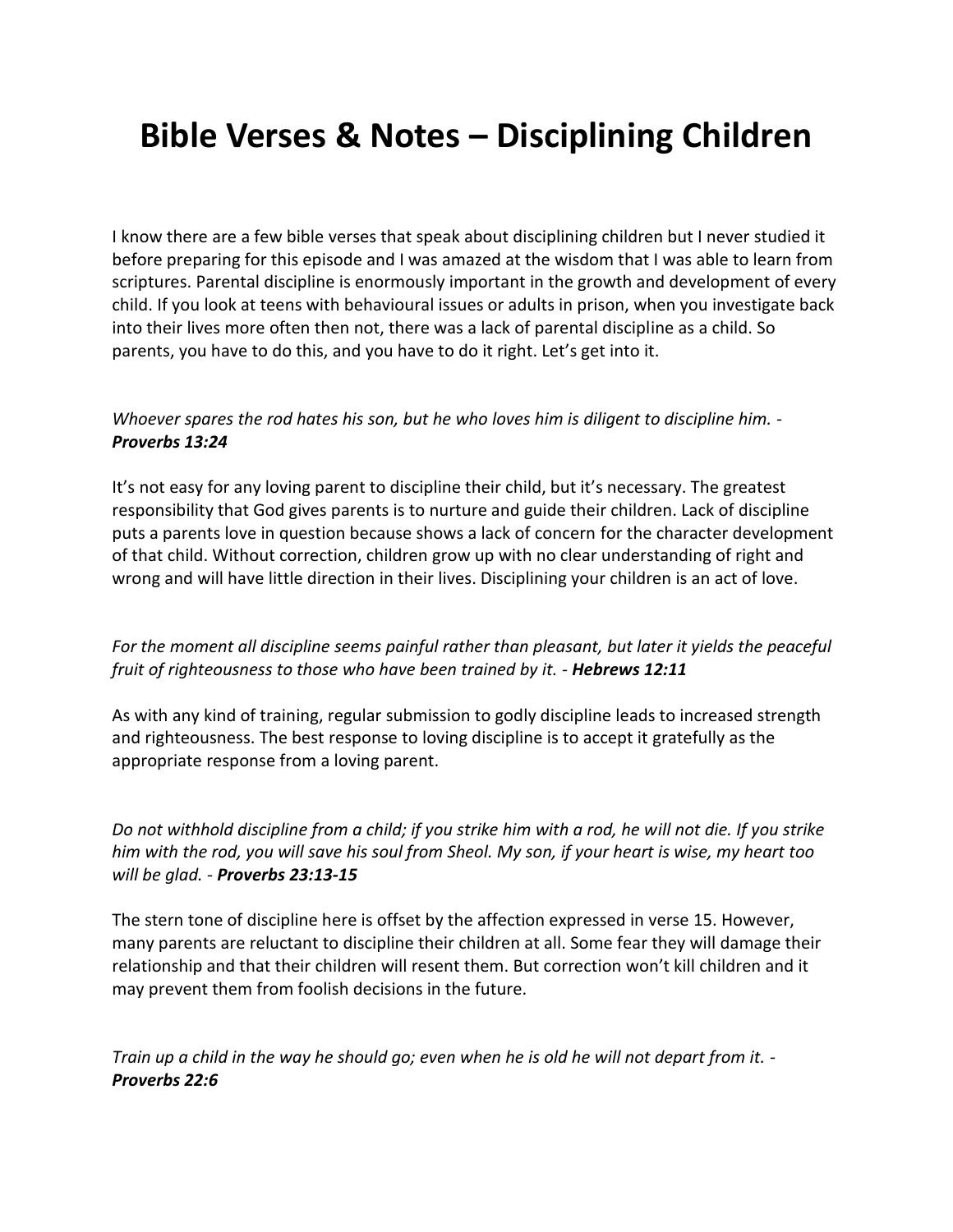This verse implies that parents should discern the individuality and special strengths that God has given each child and nurture them to excel at those strengths. Also, when parents teach a child how to make decisions they don't have to watch every step the child makes. They trust that their child will make the correct choice. So parents need to train their children to choose the correct way.

## *Fathers, do not provoke your children to anger, but bring them up in the discipline and instruction of the Lord. - Ephesians 6:4*

The purpose of parental discipline is to help children grow, not to provoke them to anger. Parenting is not easy, it takes lots of patients to raise children in a loving, Christ honouring way. Parents should always strive to act in love when disciplining children.

# *Folly is bound up in the heart of a child, but the rod of discipline drives it far from him. - Proverbs 22:15*

Young children often do foolish and dangerous things simply because they don't understand the consequences. The wisdom a child learns must be taught. "The rod of discipline" mentioned in this verse, stands for all forms of discipline or training. Just as God trains and corrects us to make us better so to parents must discipline their children to make them learn the difference between right and wrong. Many kids who are now in adulthood were never disciplined by their parents. Unfortunately since they didn't receive love and discipline at home, society is forced to correct them through the police and the government. This is why discipline is important when children are little.

*The rod and reproof give wisdom, but a child left to himself brings shame to his mother. - Proverbs 29:15*

*Discipline your son, and he will give you rest; he will give delight to your heart. - Proverbs 29:17*

It's easy to wimp out, be passive, and withhold discipline. But doing so will eventually bring you to sorrow and disgrace. So if you don't want to see your children join the ranks of the rebellious, discipline them for their own good.

# *Discipline your son, for there is hope; do not set your heart on putting him to death. - Proverbs 19:18*

If you fail to discipline your children in the home, he or she will pay for his lack of self control outside the home. Don't neglect to intervene in his life because it could end up saving his life in the future.